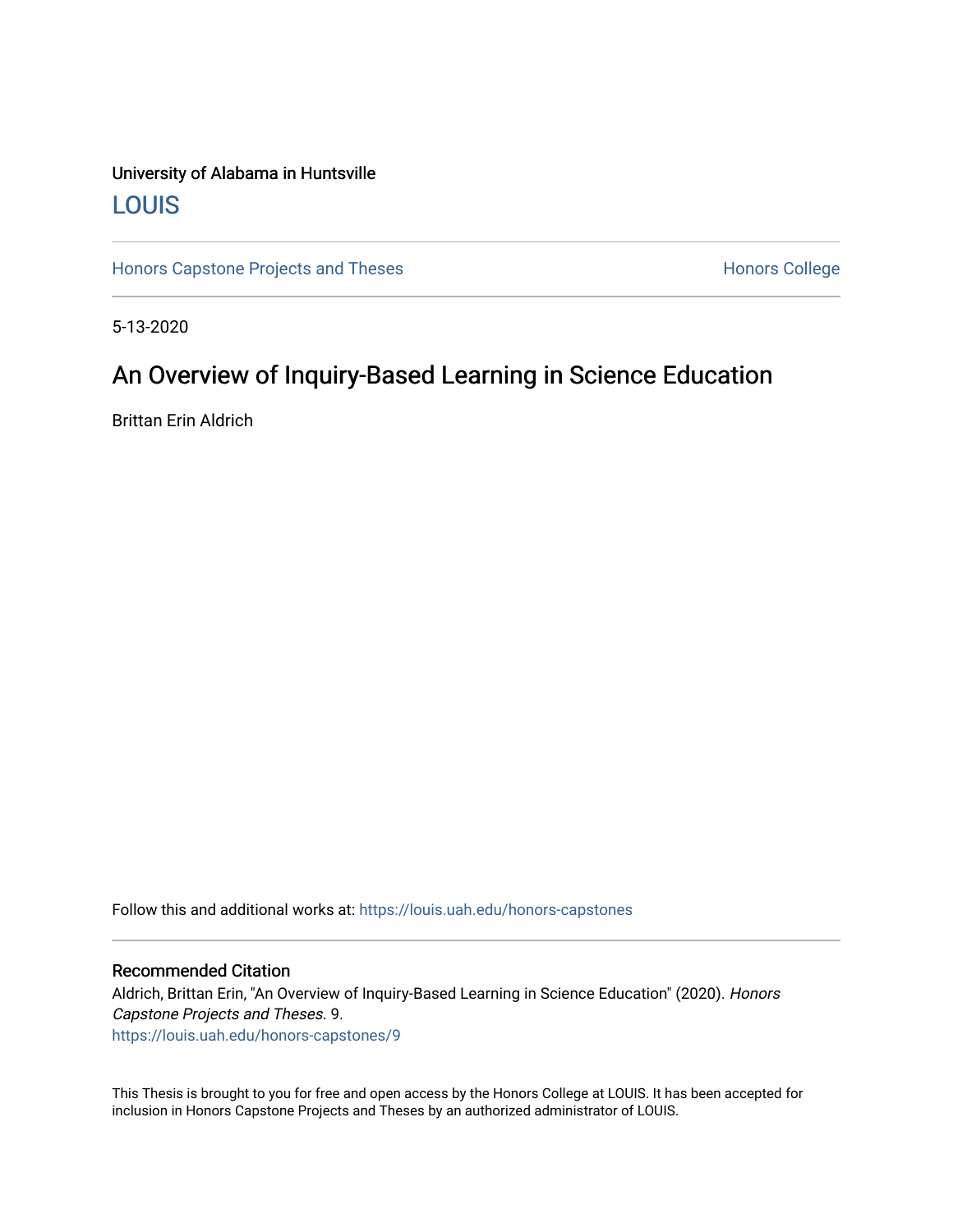# **An overview of inquiry-based learning in science education**

**by**

# **Brittan Erin Aldrich**

**An Honors Capstone**

**submitted in partial fulfillment of the requirements**

**for the Honors Diploma**

**to**

**The Honors College**

**of**

**The University of Alabama in Huntsville**

**May 13th, 2020**

**Honors Capstone Director: Dr. Sandra Lampley**

**Assistant Professor of Science Education**

thandldwah 5/13/2020 Ķ Student (s gnature) Date

D rector (s gnature) Date

Department Cha r (s gnature) Date

Honors College Dean (s gnature) Date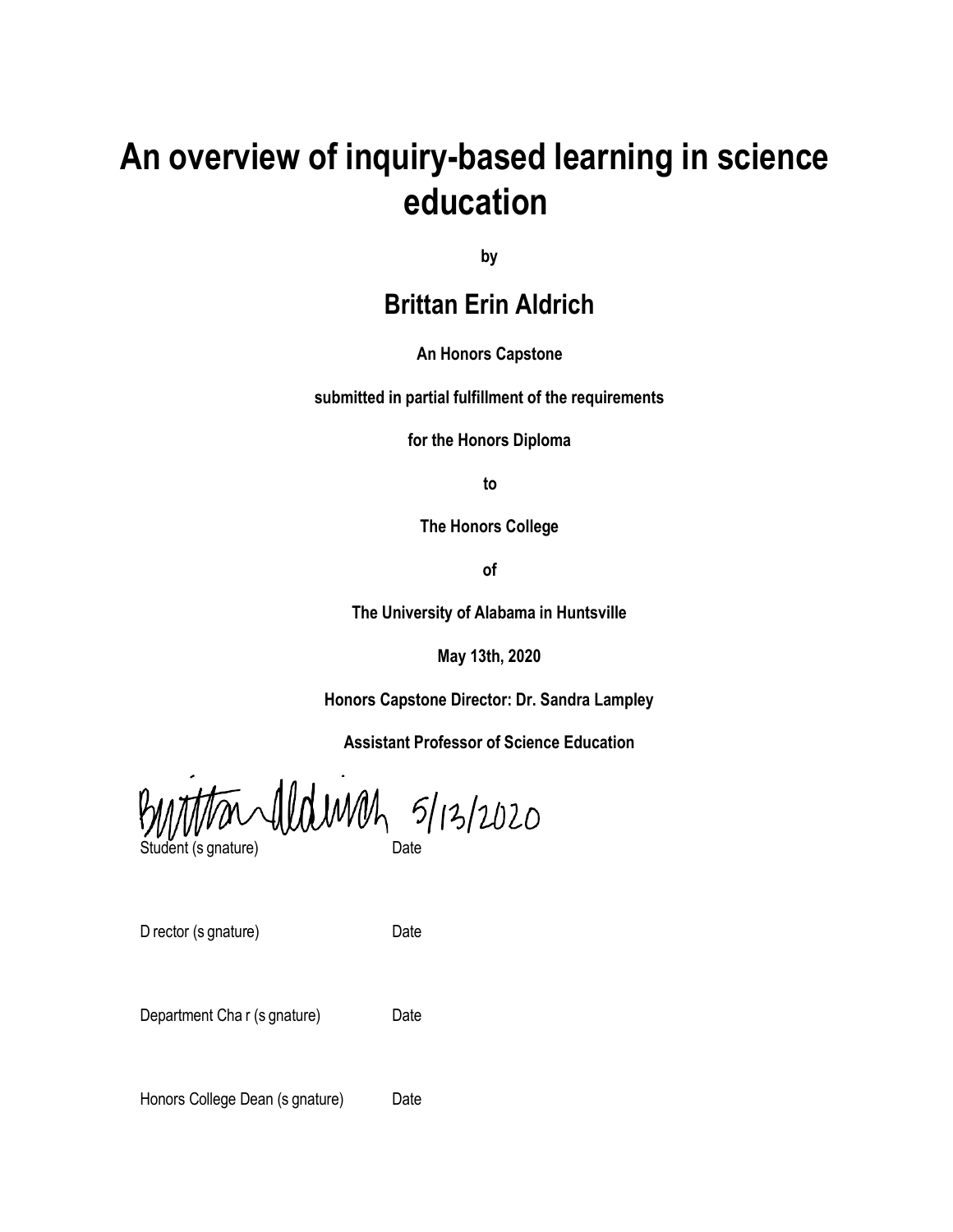

Honors College Frank Franz Hall +1 (256) 824-6450 (vo ce) +1 (256) 824-7339 (fax) [honors@uah.edu](mailto:honors@uah.edu)

**Honors Thesis Copyright Permission**

#### **This form must be signed by the student and submitted as a bound part of the thesis.**

In presenting this thesis in partial fulfillment of the requirements for Honors Diploma or Certificate from The University of Alabama in Huntsville, I agree that the Library of this University shall make it freely available for inspection. I further agree that permission for extensive copying for scholarly purposes may be granted by my advisor or, in his/her absence, by the Chair of the Department, Director of the Program, or the Dean of the Honors College. It is also understood that due recognition shall be given to me and to The University of Alabama in Huntsville in any scholarly use which may be made of any material in this thesis.

Brittan Aldrich

Student Name (printed)<br>WMMMMMMMM

 $6/13/2020$ Student Signature

Date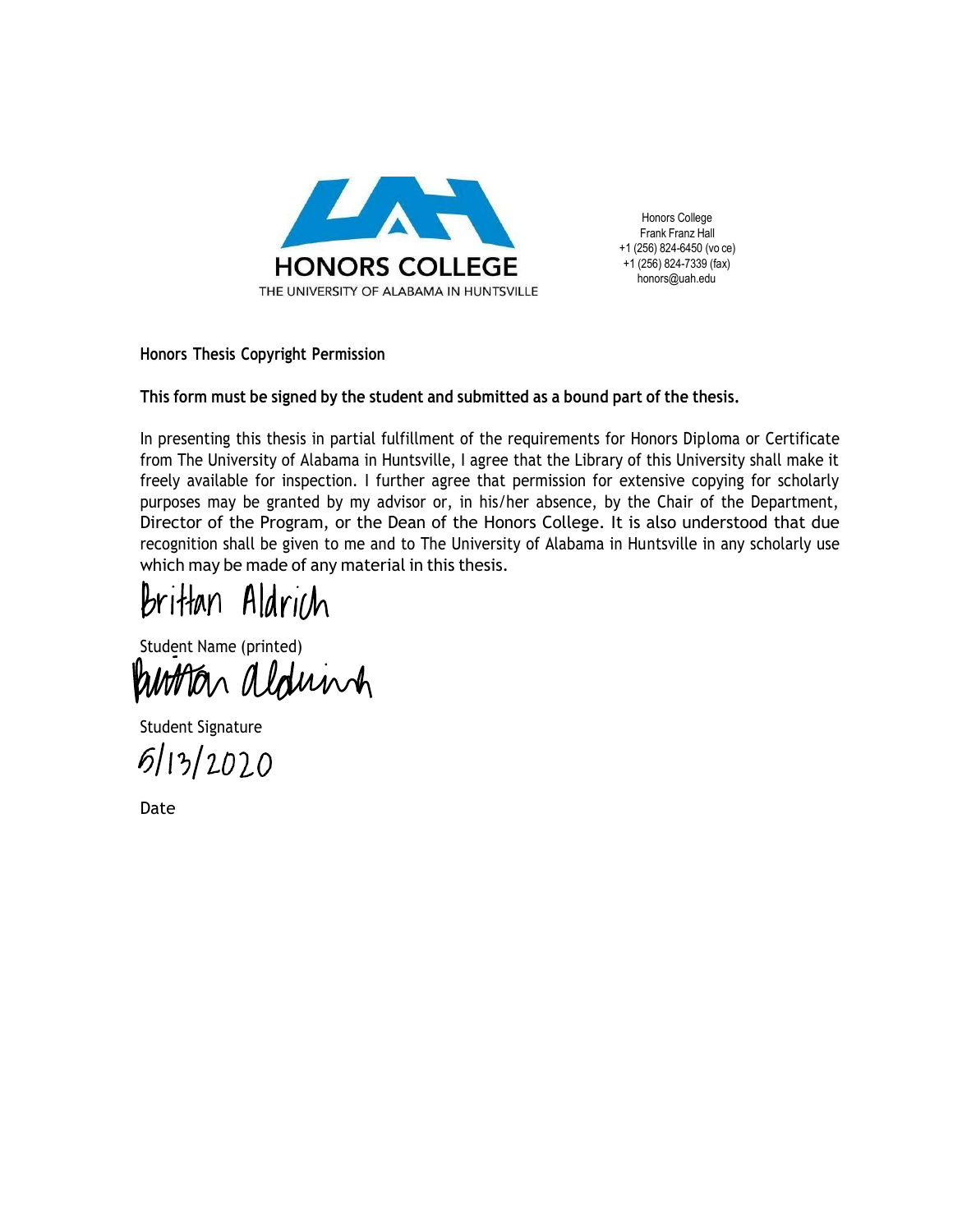## **Table of Contents**

| Abstract                                | 3              |
|-----------------------------------------|----------------|
| Introduction                            | $\overline{4}$ |
| Why is inquiry better?                  | 6              |
| What are the levels of inquiry?         | 7              |
| How can inquiry be implemented?         |                |
| What are the challenges associated with | 2              |
| inquiry?                                |                |
| Conclusion                              | $\overline{4}$ |
| References                              | 6              |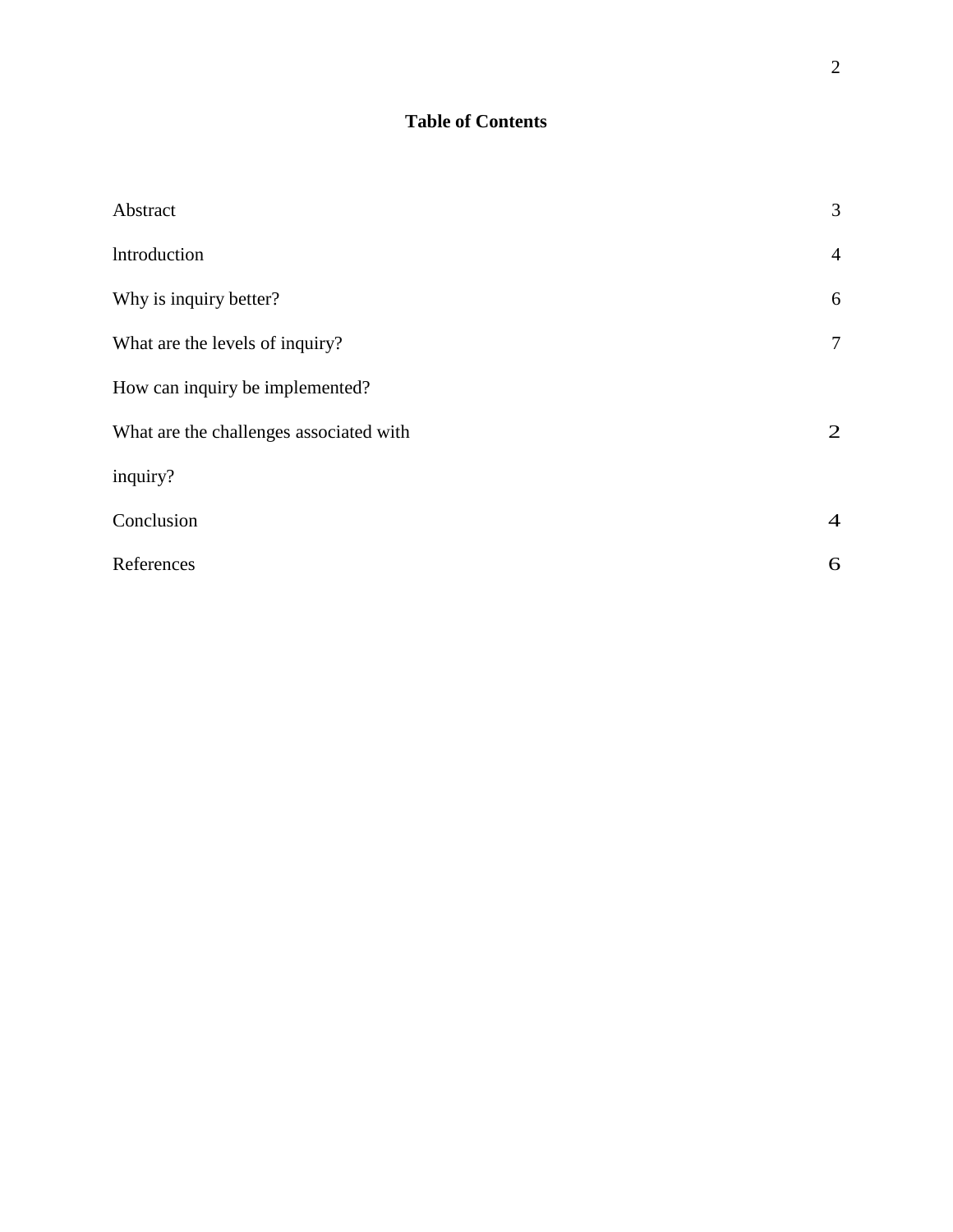#### **Abstract**

Students in the United States are underperforming in K- 2 science. One potential way to solve this problem may involve the way science instruction is delivered. lnquiry based learning is widely considered to be the most effective approach to teaching science to students. This literature review attempts to help teachers and teacher educators understand the current consensus regarding inquiry based education in science. This paper will explain what inquiry based education is, the different types of inquiry education, why inquiry is preferred over traditional direct instruction in the science classroom, how inquiry can be implemented successfully, and the challenges associated with implementing inquiry education in a classroom and on a large scale.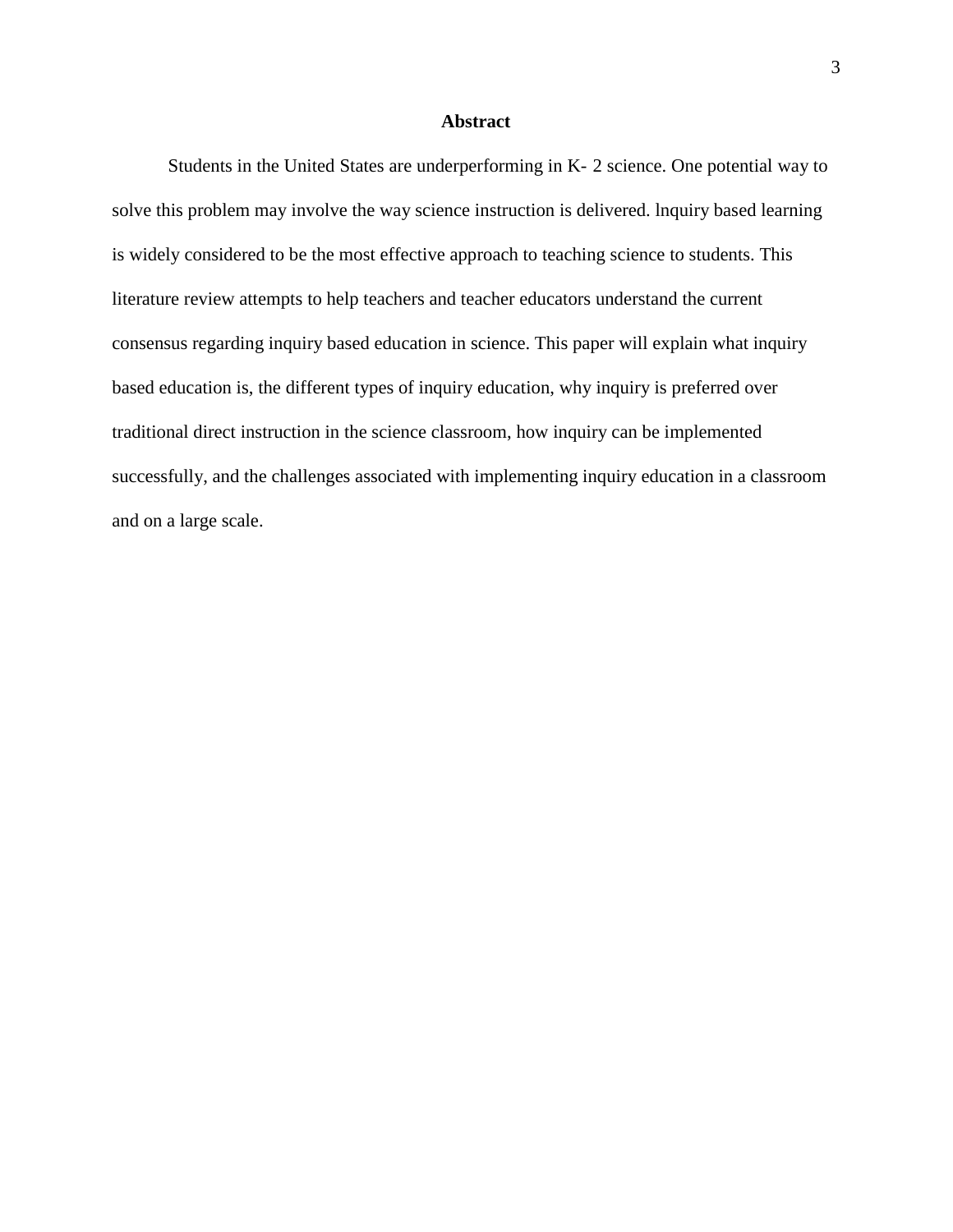#### **An overview of inquiry-based learning in science education**

Students in the United States are not scoring well on tests that assess their knowledge and understanding of science. According to the Organization for Economic Cooperation and Development (OECD), students in the United States ranked 5th in the world in science competency based on the Programme for lnternational Student Assessment (OECD, 20 8). One of the methods used to track students' proficiency in science is called the National Assessment of Educational Progress (NAEP) test (National Center for Education Statistics, 20 8). The science portion of this assessment is designed to assess students' "knowledge and abilities in the areas of Earth and space science, physical science, and life science" (National Center for Education Statistics, 20 8, para. ). According to NAEP, over half of the nation's 8th and 2th grade students in the United States (66% and 78% respectively) scored below proficient in science in 20 5. While this may be an improvement from the last NAEP test in 2008, it is important to note that only a quarter of high school seniors are proficient in science when they graduate (20 8). One strategy that may help students score higher on these kinds of assessments is implementing inquiry-based learning in science classrooms.

There are two main methods to teaching science, teacher-centered teaching also known as direct instruction, or traditional teaching, and student centered teaching. The first approach, direct instruction, is teacher centered; the teacher is in control of the delivery of information and is responsible for conveying concepts to students who are then provided with the opportunity to apply the concepts (Wenno, 20 4). The second approach, student centered teaching, includes inquiry-based learning; the primary goal for this approach is for students to learn about science content by doing science (Peters, 2006).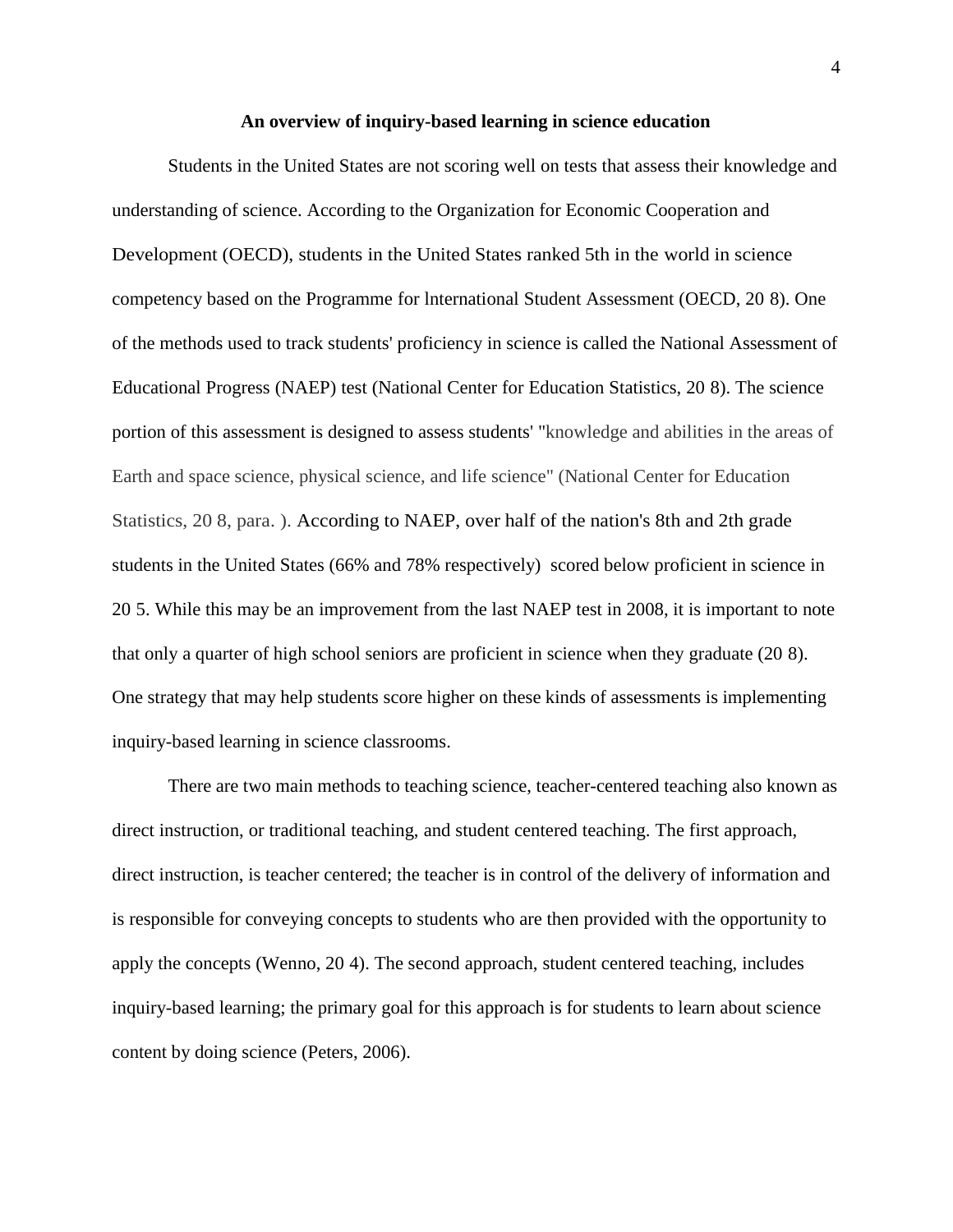lnquiry-based learning uses inquiry as a mechanism for teaching students scientific processes and content knowledge (Sotiriou, Bybee, & Bogner, 20 7) and requires students to actively engage in experiments, data collection, data analysis, and critical thinking in order to devise evidence based explanations. This is consistent with a constructivist approach to teaching which focuses around the idea that knowledge is actively constructed by students rather than passively passed from student to teacher (Zion & Mendelovici, 20 2). ln contrast to direct instruction, a constructivist approach to teaching is student centered and encourages students to learn by doing, discussing, and thinking critically (Shah, 20 9). lnquiry-based learning, as it is described above, is consistent with the constructivist approach to teaching because it requires students to engage in doing science rather than remembering facts or concepts.

The inquiry approach focuses not only on teaching students content but on teaching students how to "act like a scientist". Teaching students to "act like a scientist includes teaching them scientific processes like hypothesizing, collecting data, making observations, creating evidence based explanations, and planning and carrying out investigations among others (Ellwood & Abrams, 20 7). This approach is based on the idea that science is not a collection of facts and principles that can be memorized but rather a way of thinking and a process for solving problems and answering questions (Sotiriou, Bybee, & Bogner 20 7). lnquiry-based education, ideally, provides students with opportunities to engage in scientific practices, use forms of scientific discourse, and perform within scientific contexts (Sotiriou et al., 20 7).

This paper will discuss inquiry-based learning as a method of teaching science, why inquiry is the best method for science instruction, the levels of inquiry that exist, how to implement inquiry-based learning in the classroom, and the challenges associated with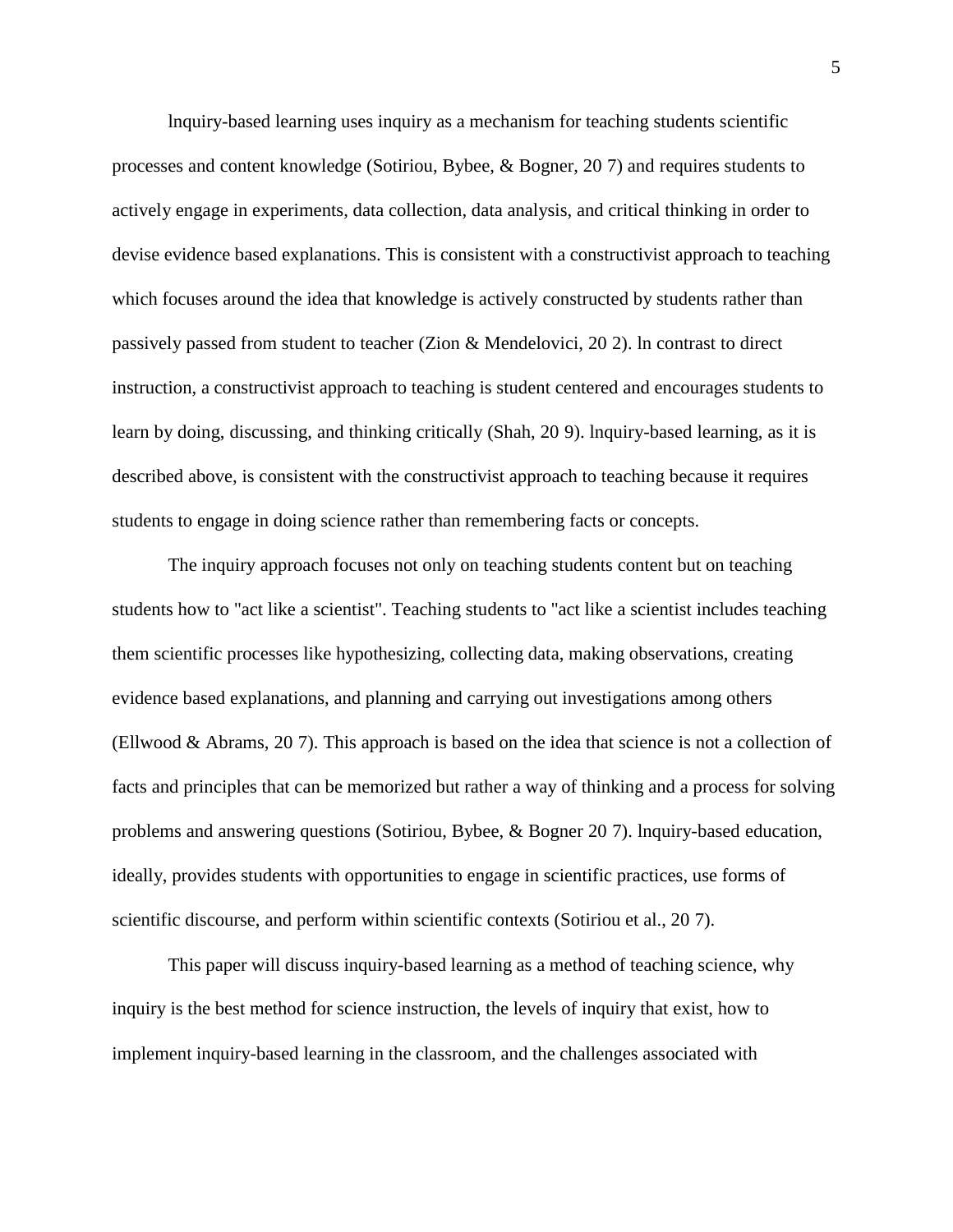inquiry-based learning. lmplementing inquiry effectively in a classroom can be extremely difficult for teachers especially when they do not have the necessary support available to them (Kececi, 20 7). Teachers may encounter many different challenges when they attempt to implement inquiry. This paper will also address three of these major challenges along with how to implement inquiry in the most impactful way.

#### **Why is inquiry better?**

Although inquiry-based learning may take longer to perform in the classroom, it has been shown to lead to a deeper understanding of content knowledge and science processes such as, hypothesizing, planning and conducting investigations, inferring, etc. (Sotiriou et al., 20 7). Multiple studies have shown that implementing inquiry-based learning in the classroom is more effective at teaching students science than direct instruction. Yanto, Subali, and Suyanto (20 9) claim that the implementation of inquiry is more effective at improving student scientific reasoning competency than direct instruction. Similarly, Heindl (20 9) found that inquiry-based learning improved learning better than traditional instruction. Furthermore, a study done by Wilson, Taylor, Kowalski, Carlson, and Society for Research on Educational Effectiveness (2009) found that students who experienced inquiry-based instruction achieved higher scores in areas such as knowledge, scientific reasoning, and argumentation than students who experienced traditional instruction. These studies demonstrate how inquiry-based learning is more effective at teaching students scientific processes and content knowledge.

lnquiry-based learning not only improves students' abilities and competencies in science, it also affects how they perceive science. Research has shown that there is a connection between students' achievement in science classes and how much they enjoy science (Filippi & Agarwal,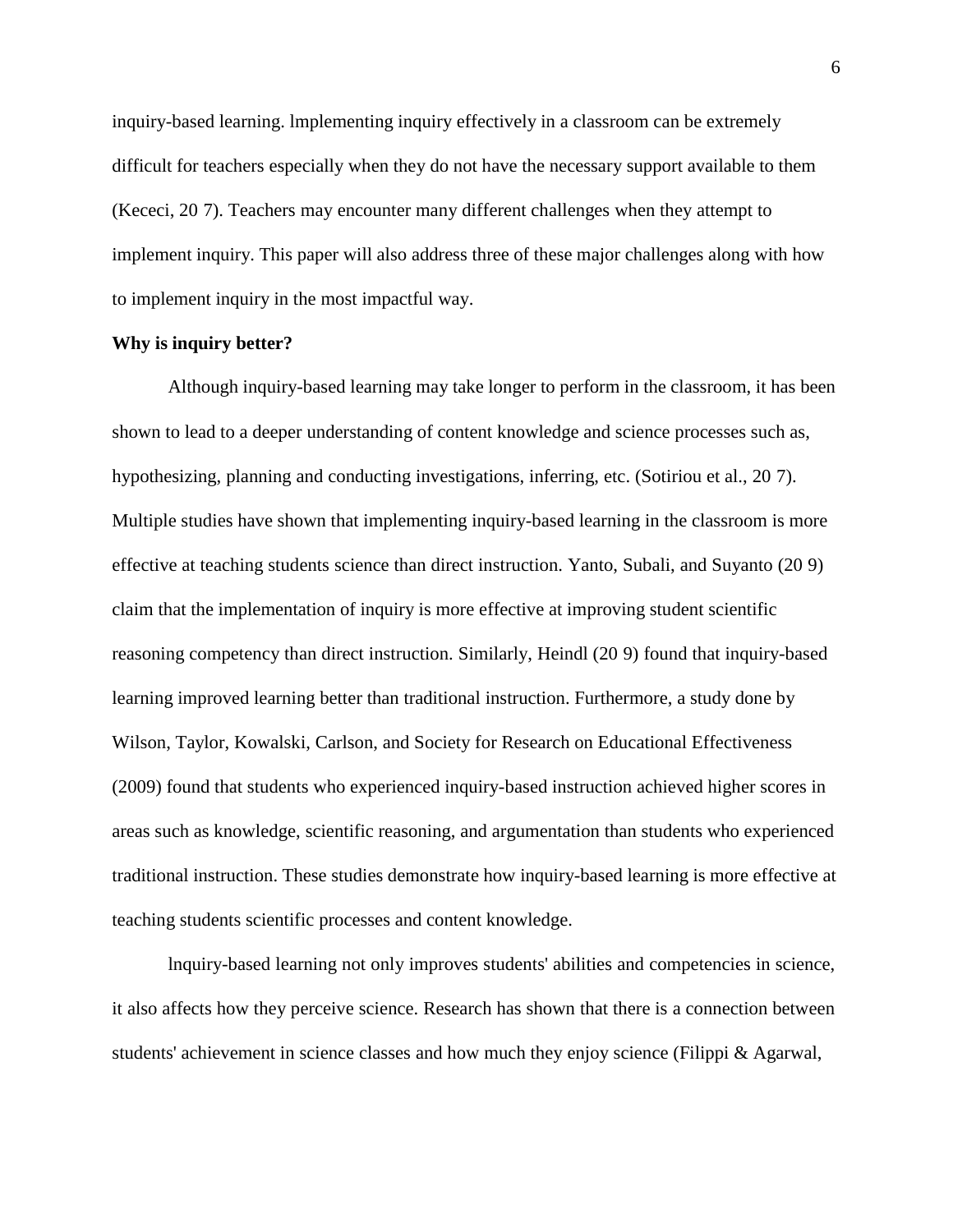20 7). How much students enjoy science has a direct effect on their level of success in the science classroom (Filippi & Agarwal, 20 7). Self-efficacy, the belief in one's own abilities, has also been shown to affect a student's success in science class (Filippi & Agarwal, 20 7). lnquiry activities have the ability to increase how much students enjoy science and their self efficacy in the subject and therefore improve students' science reasoning and performance in science classes (Filippi & Agarwal, 20 7). Ellwood and Abrams (20 7) echo this sentiment by stating that students succeed in science when they enjoy science and that implementing inquiry-based learning into the classroom increases how much students enjoy science. Therefore, inquiry-based learning by increasing enjoyment also increases success for students.

Another argument that can be made as to why inquiry is a better method of teaching science stems from the structure of the Next Generation Science Standards (NGSS; Lead States, 20 3). The NGSS are science content standards for grades K- 2 that were developed by states to improve science education for all students. Each standard integrates three dimensions of science learning including science and engineering practices, disciplinary core ideas, and crosscutting concepts (NGSS Lead States, 20 3). The science and engineering practices refer to skills that students need to engage in science. These practices include asking questions and defining problems, developing and using models, and planning and carrying out investigations among others. lnquiry-based learning also allows students to engage in and develop these practices while investigating scientific phenomenon (NGSS Lead States, 20 3). This method of instruction allows students to engage with all parts of the NGS standards at once.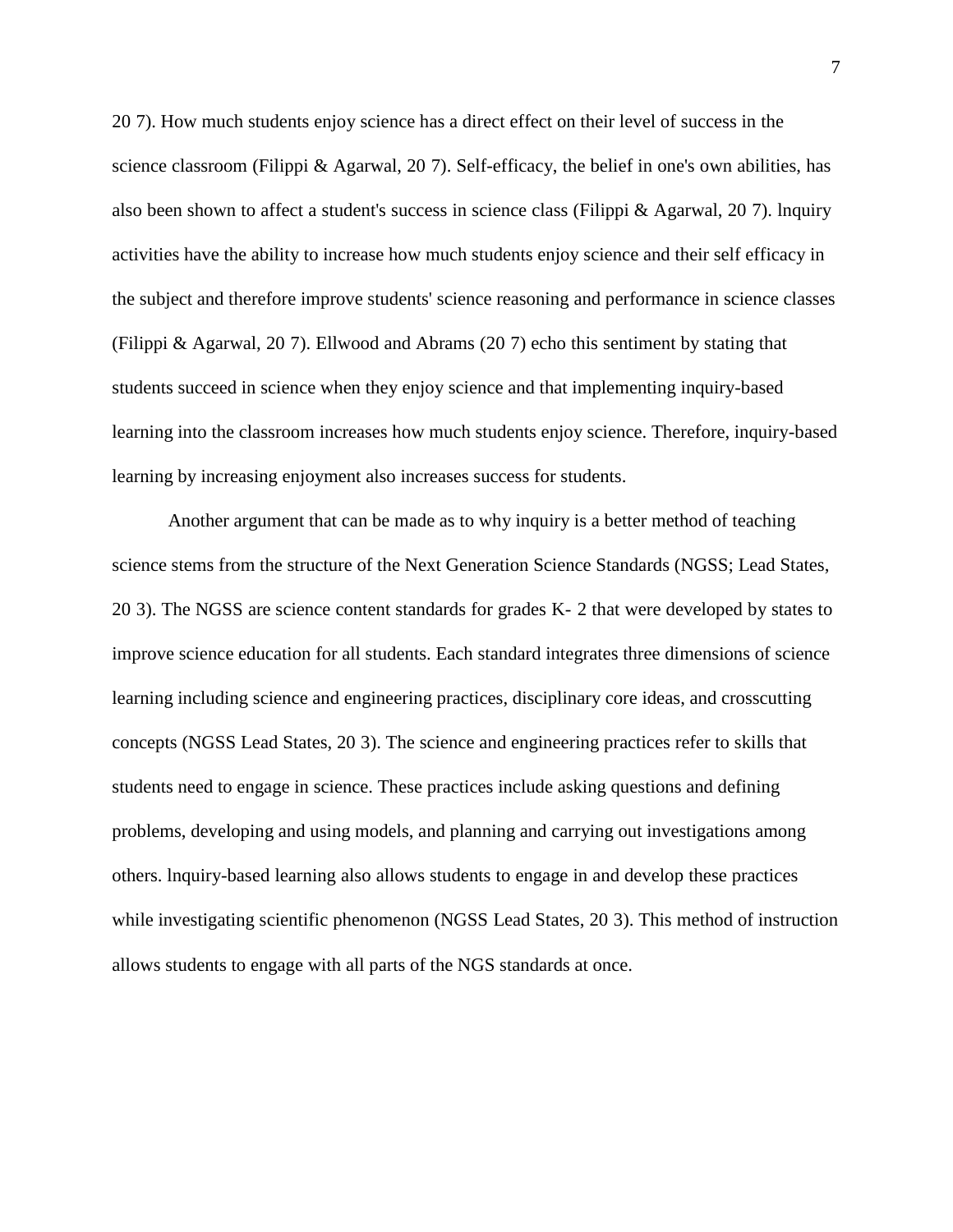#### **What are the levels of inquiry?**

lnquiry is the best approach to teaching students science as a discipline, but not all inquiries are created equally. Depending on the source, there are three or four different levels of inquiry, with differing names. According to Yanto et al., the levels of inquiry include structured, guided, and free inquiry (20 9). Structured inquiry is the most controlled and least student orientated form of inquiry. Guided inquiry is more student centered, but there are still components of the inquiry that are controlled or restricted by the teacher. Free inquiry is completely student centered. During this kind of inquiry, students are responsible for choosing and designing all components of the inquiry (Zion & Mendelovici, 20 2). A discussion of each level will be provided in the subsequent paragraphs.

Structured inquiries are the most restrictive to students of the three levels of inquiry. A structured inquiry is characterized by the teacher presenting students with a research question, and a procedure designed to investigate the given question. Students use the given procedure and guidance to complete the investigation that will end with a predetermined result (Zion & Mendelovici, 20 2). So many aspects of the investigation are given to students by the teacher that it restricts students to a predetermined narrow scope. This level of inquiry is teacher centered rather than student centered meaning that students are not as actively involved in creating or evaluating the questions, procedures, or processes involved in the activity. Students are following a procedure rather than designing an investigation. During a structured inquiry, students do not come up with their own questions and do not attempt to find an original way to answer the question. Structured inquiry does not require students to use scientific processes such as creating a question and planning and carrying out an investigation to answer a question.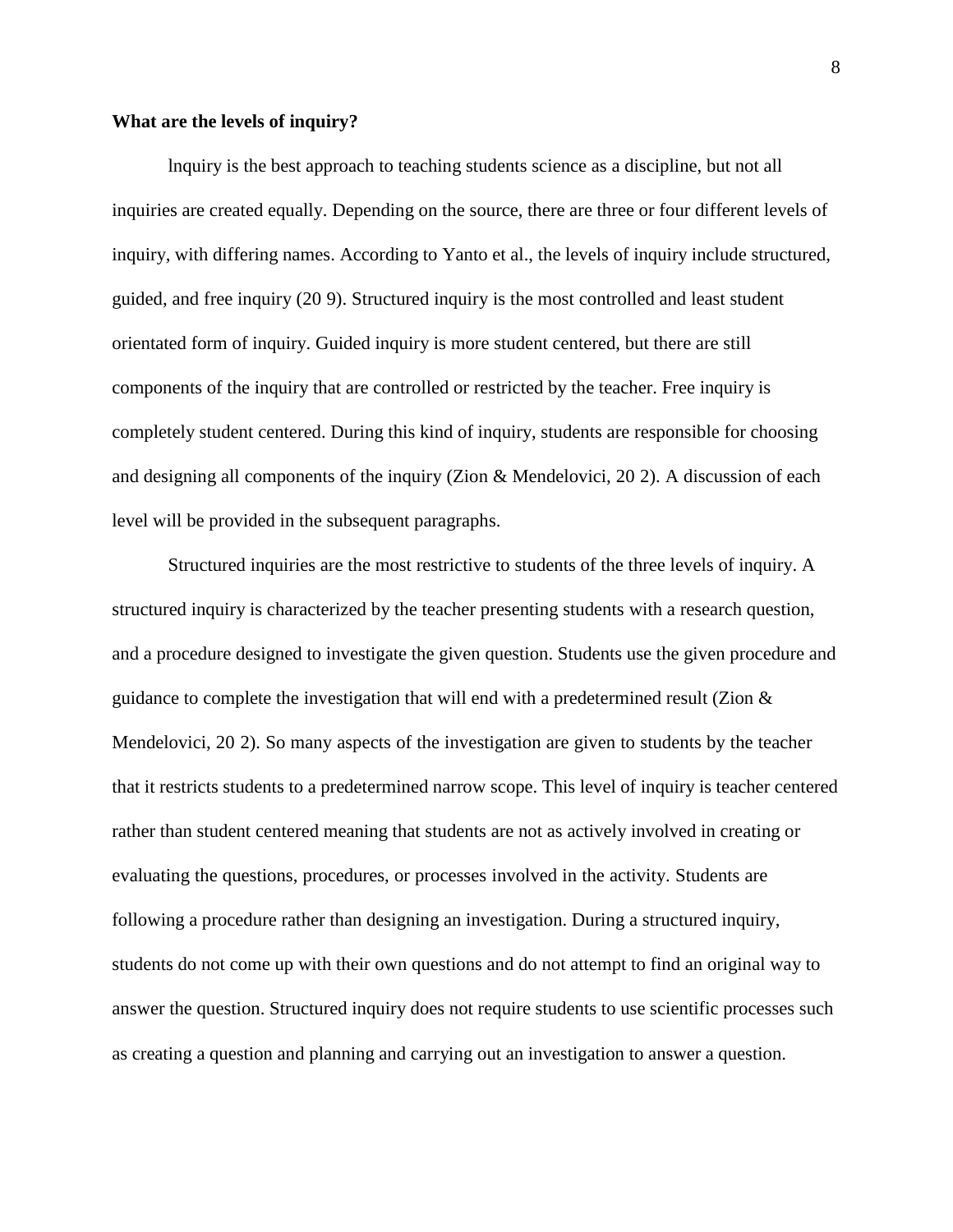However, structured inquiry activities do help students develop basic inquiry skills, like, recording data, making hypotheses, making and recording observations, and drawing conclusions (Zion & Mendelovici, 20 2).

The nature of a structured inquiry makes it very effective at teaching students the basic inquiry skills listed above, but it is not useful for giving students a meaningful experience with more complex scientific processes and critical thinking. Research shows that structured inquiry is ineffective at helping students develop critical thinking skills, their ability to use scientific processes, and positive attitudes towards science (Zion & Mendelovici, 20 2). Structured inquiry is ideal for students who have little to no experience with learning through inquiry. Learning through inquiry can be jarring for students who have never done it before, and a structured inquiry is a great way to scaffold students to begin developing inquiry skills. The goal is to use structured inquiries to build basic inquiry skills that students can then develop using guided and free or open inquiries.

A guided inquiry is characterized by the teacher presenting students with research questions and procedures, but allowing the students to collaboratively come up with a process that investigates the question, and an expected result. Unlike a structured inquiry, the exact results are unknown to the teacher and students before the guided inquiry begins, but they are limited to the questions and procedures supplied by the teacher (Zion & Mendelovici, 20 2). Guided inquiry can be considered a middle ground between a structured inquiry and a free or open inquiry. This approach to inquiry can be useful for scaffolding students toward using complex scientific processes. Students who are severely lacking in scientific competence may struggle with the lack of teacher support in this type of inquiry. On the other hand, students who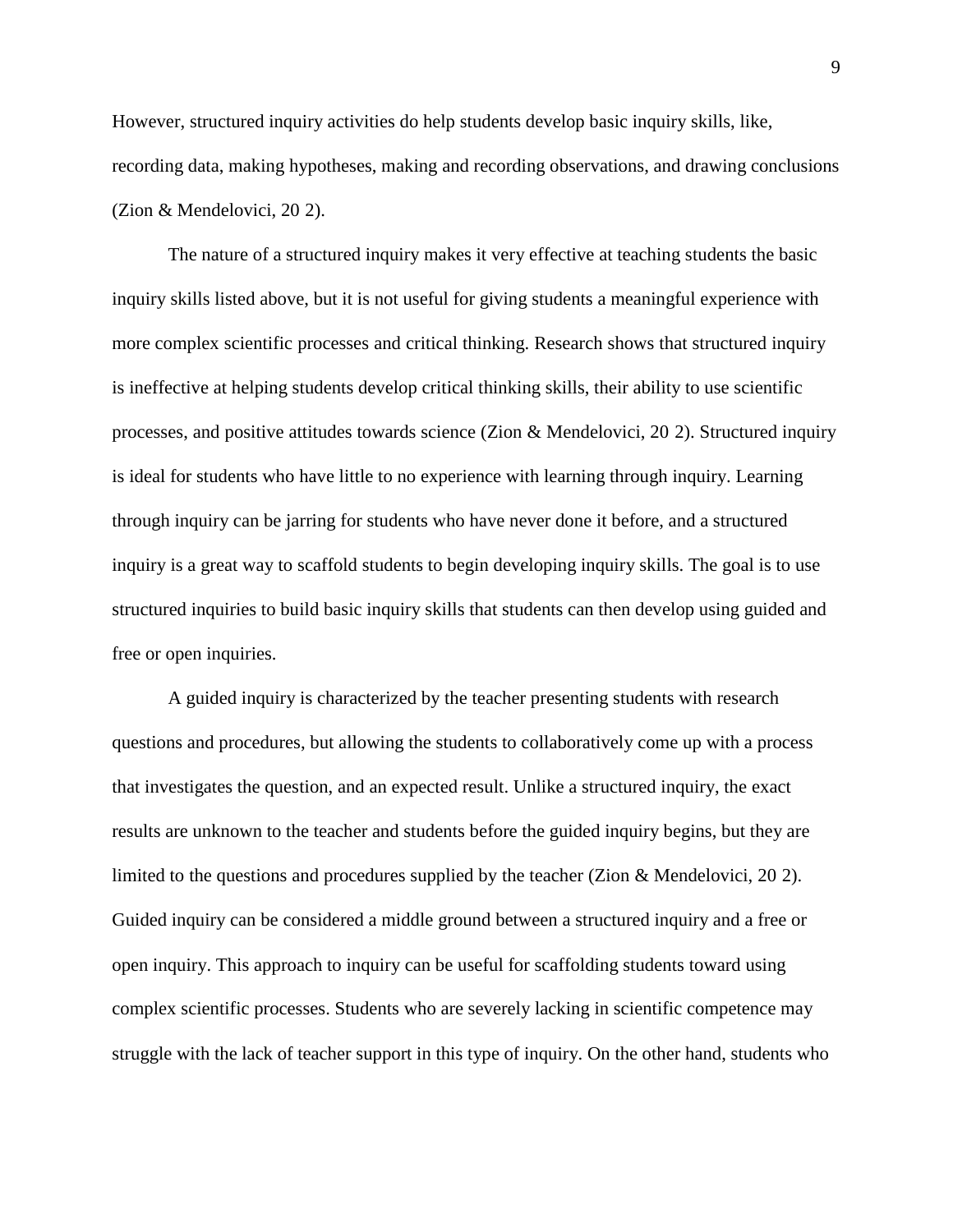have mastered basic inquiry skills may find this form of inquiry more challenging and engaging while continuing to develop more complex inquiry skills (Zion & Mendelovici, 20 2).

A free or open inquiry is the most student centered type of inquiry-based learning. During this form of inquiry, the teacher sets the realm for the inquiry, the broad topic which students can investigate, and the students develop a wide range of questions and processes designed to answer the questions (Zion & Mendelovici, 20 2). This is the least restrictive form of inquiry which causes students to take more control over their own learning. Free or open inquiry simulates the processes, decision making, and problem-solving that scientists use more realistically than structured and guided inquiry. An open inquiry activity provides students with a more authentic science experience and it allows students to learn scientific content in the way that scientists learn about real world phenomena. While this form of inquiry is aimed at being student centered, the teacher may still provide students with scaffolding during the process to help them develop the complex inquiry skills required to engage in an open inquiry (Zion & Mendelovici, 20 2).

The three different levels of inquiry have different benefits and shortcomings. Yanto et al. (20 9) claim that different levels of inquiry have different effects on students' science reasoning competency. The authors found that free inquiry was the most effective at increasing scientific reasoning in students followed by guided inquiry, structured inquiry, and direct instruction, in that order. Guided inquiry is effective at helping students who have already mastered the basic inquiry skills that can be developed using a structured inquiry. A guided inquiry challenges these students to develop more complex inquiry skills while still providing them with teacher support. Free or open inquiry is best utilized by students who have mastered structured and guided inquiries. Free or open inquiry offers these students a more challenging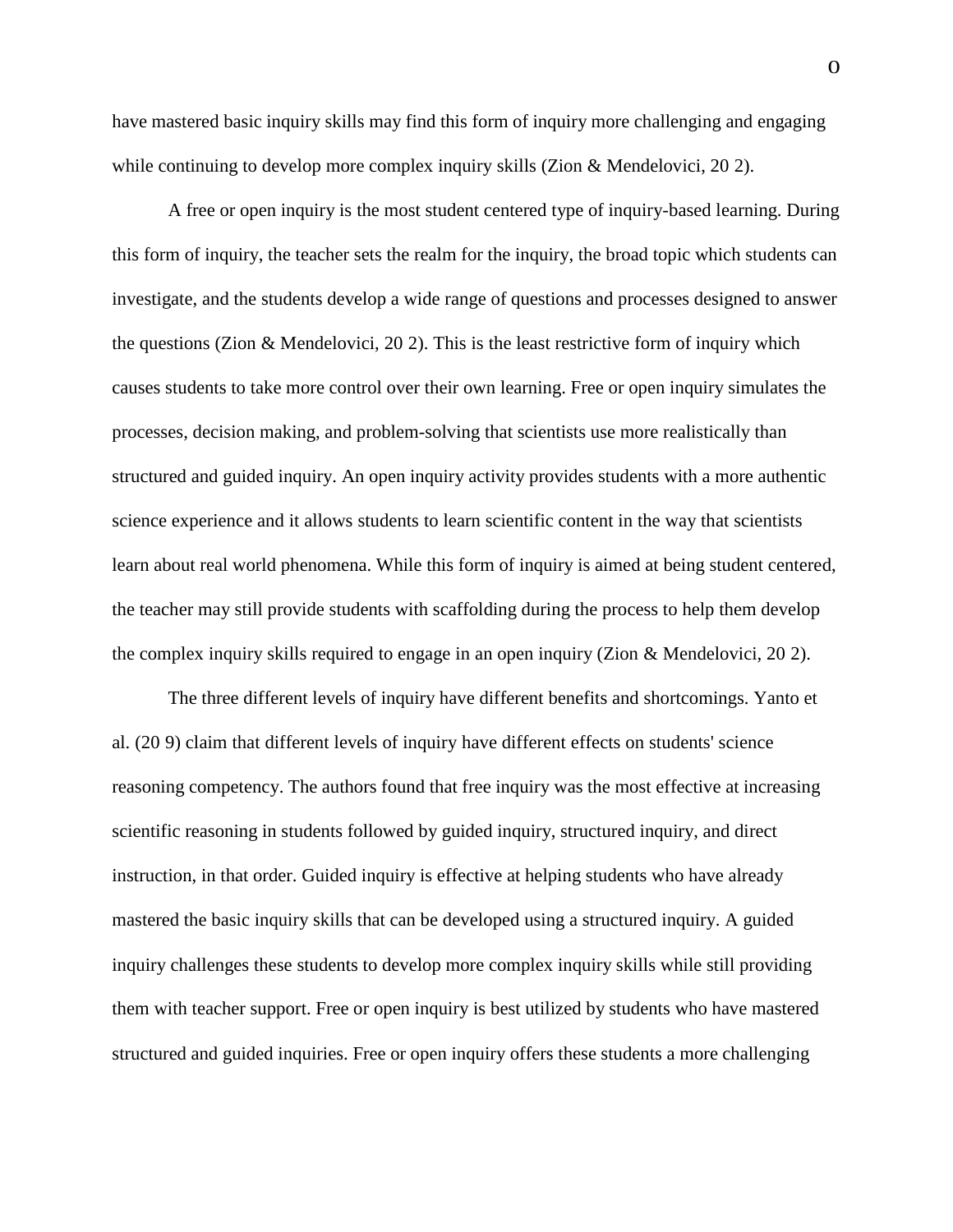and engaging experience while also offering students the most authentic scientific experience possible. Students who have not mastered basic inquiry skills may feel lost or confused during a free or open inquiry.

#### **How can inquiry be implemented?**

lmplementing inquiry can be a daunting task for many science teachers for a variety of reasons. When inquiry is implemented correctly it can be an enriching experience for students (Ellwood & Abrams, 20 7). One of the most important things to keep in mind when implementing inquiry is incorporating aspects of the nature of science (Peters, 2006). The nature of science is a collection of the underlying concepts that lead to the development of new knowledge in science (i.e. evidence is needed to support science, cultural and historical contexts influence science, etc.; Peters, 2006). A deep understanding of the nature of science helps students realize that choices and scientific process skills, when combined correctly, will produce scientific knowledge (Peters, 2006).

The nature of science includes the underlying concepts that help guide students through the inquiry process to the end goal of developing content knowledge. For example, one construct of the nature of science is that science demands evidence (Peters, 2006). Scientists can often control conditions to obtain this evidence. By varying just one variable at a time, scientists can identify exclusive effects that are uncomplicated by other factors. A student who understands this, will have better knowledge of how to set up an experiment during an open-inquiry laboratory; these students are thinking like scientists. Students who do not have a deep understanding of the nature of science may just be going through the motions of the process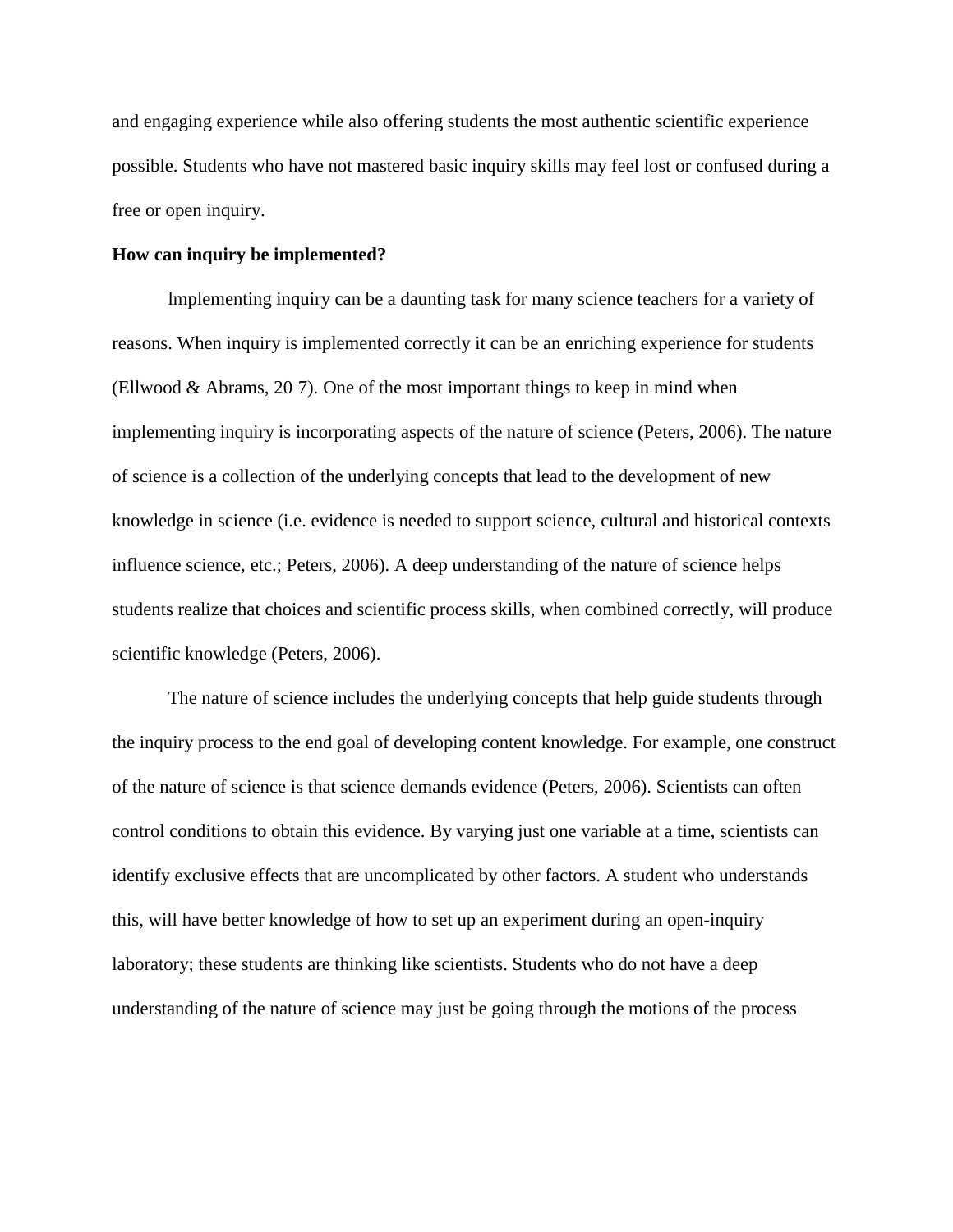skills, unable to fully grasp the experimental design (Peters, 2006). Therefore, teachers can help students develop their inquiry skills by incorporating the nature of science into their lessons.

Another thing to keep in mind when implementing inquiry is creating scientific discourse between students in the classroom. Discourse in a scientific context is a part of the scientific process in which scientists communicate their research, argue, and debate with other scientists (Ellwood & Abrams, 20 7). This can include publishing, presenting, debating, and or collaborating with other scientists. A students' inquiry experience can benefit from the implementation of scientific discourse in the classroom. lnquiry works best when students are able to discuss and use critical thinking skills to fully develop content knowledge and inquiry skills (Ellwood & Abrams, 20 7). Students not only need to actively engage in hands-on inquiry activities, they also need to actively engage in scientific discourse with other students in order to get the most authentic scientific experience possible. A study found that, "allowing time to engage in critical discourse fosters acting like a scientist" (Ellwood & Abrams, 20 7, p. 423). The discourse students engage in during and following an investigation, mimics how scientists publish or present their work to the scientific community through journals or presentations. Allowing students to engage in this kind of discourse gives them an inquiry experience that is more authentic to what a scientist experiences.

#### **What are the challenges associated with inquiry?**

One of the first challenges teachers may face when attempting to implement inquiry in their classrooms is actually understanding what inquiry is. lnquiry has been a commonly misunderstood concept since its conception mainly due to the fact that it has been defined in various ways in literature. For example, Llewellyn claims that inquiry involves "pursuing a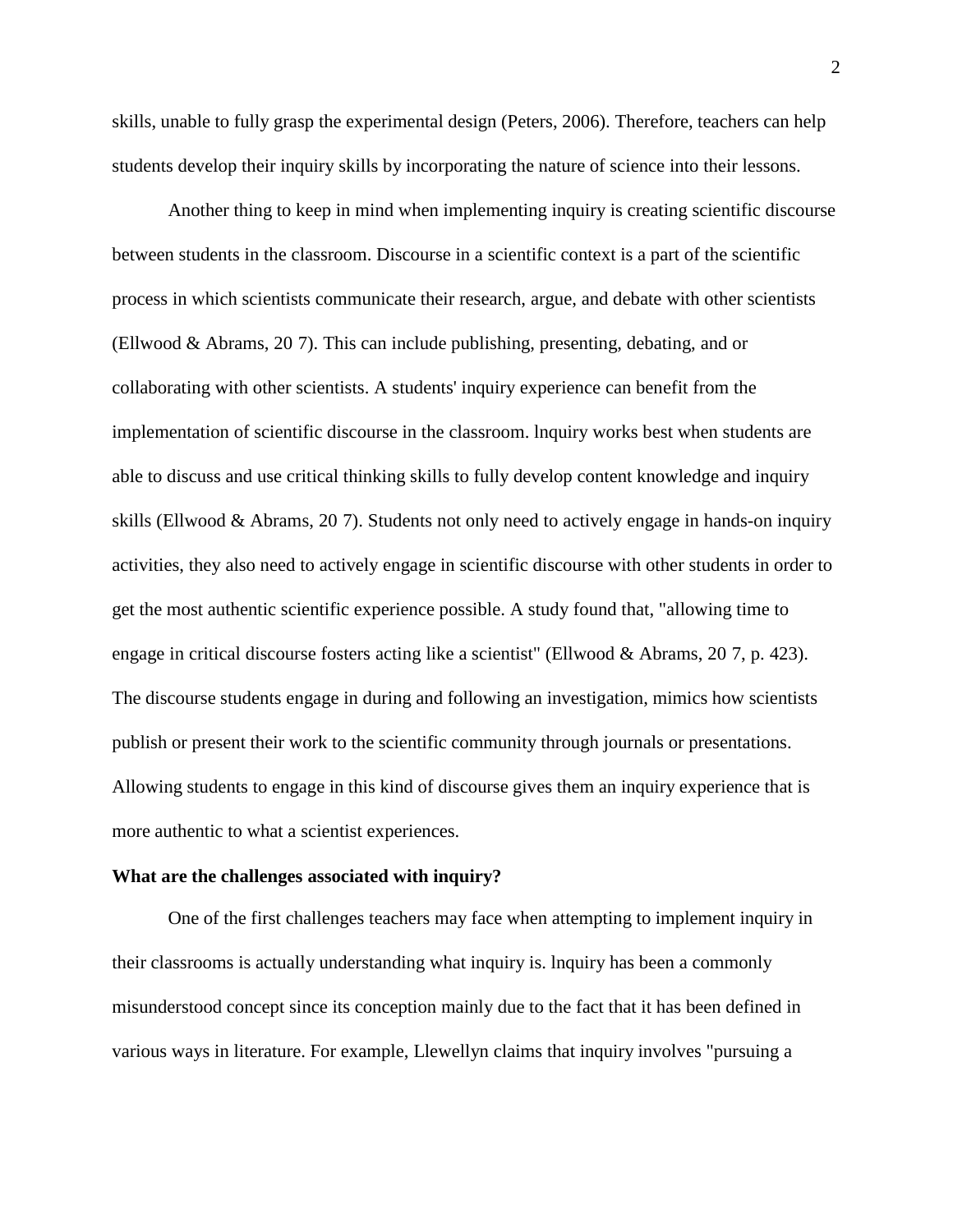question and figuring out the solutions to problems through a process of observation, development of explanations (theories), testing these through experimentation, discussing the outcomes, and adjusting theories based on the outcomes" (20 3, p. 8). As this definition demonstrates, inquiry encompasses many different skills and actions that require a lot of critical thinking from the person engaging in it. ln contrast to Llewellyn (20 3), Feldman, Chapman, Vernaza-Hernandez, Ozalp, and Alshehri (20 2) believe that inquiry can mean a number of things, depending on the context. For example, when one uses the term "inquiry", they could mean the process that scientists use to study the natural world, a way to describe a learning process, or a pedagogical method. ln different contexts "inquiry" can have any one of those meanings. The lack of clarity surrounding its definition adds to the confusion surrounding inquiry-based learning in education and more specifically in science education. This confusion can manifest in teachers not understanding the concept itself and are therefore hesitant to implement it in their classrooms.

One of the main challenges associated with implementing inquiry in science classrooms is lack of self-efficacy to implement inquiry-based learning (Kececi, 20 7). lf teachers do not believe they can implement inquiry successfully, they may be less likely to try. A study by Kececi (20 7) suggests that one solution to this problem is to provide preservice teachers with opportunities to experience inquiry-based learning before they are expected to implement it in their own classrooms. ln this study, preservice teachers participated in structured, guided, and open inquiry applications over the course of an academic year. Participants were given a self efficacy pre- and post-test. The study found that preservice teacher's self-efficacy regarding inquiry increased after completing the applications. This study concluded that preservice teachers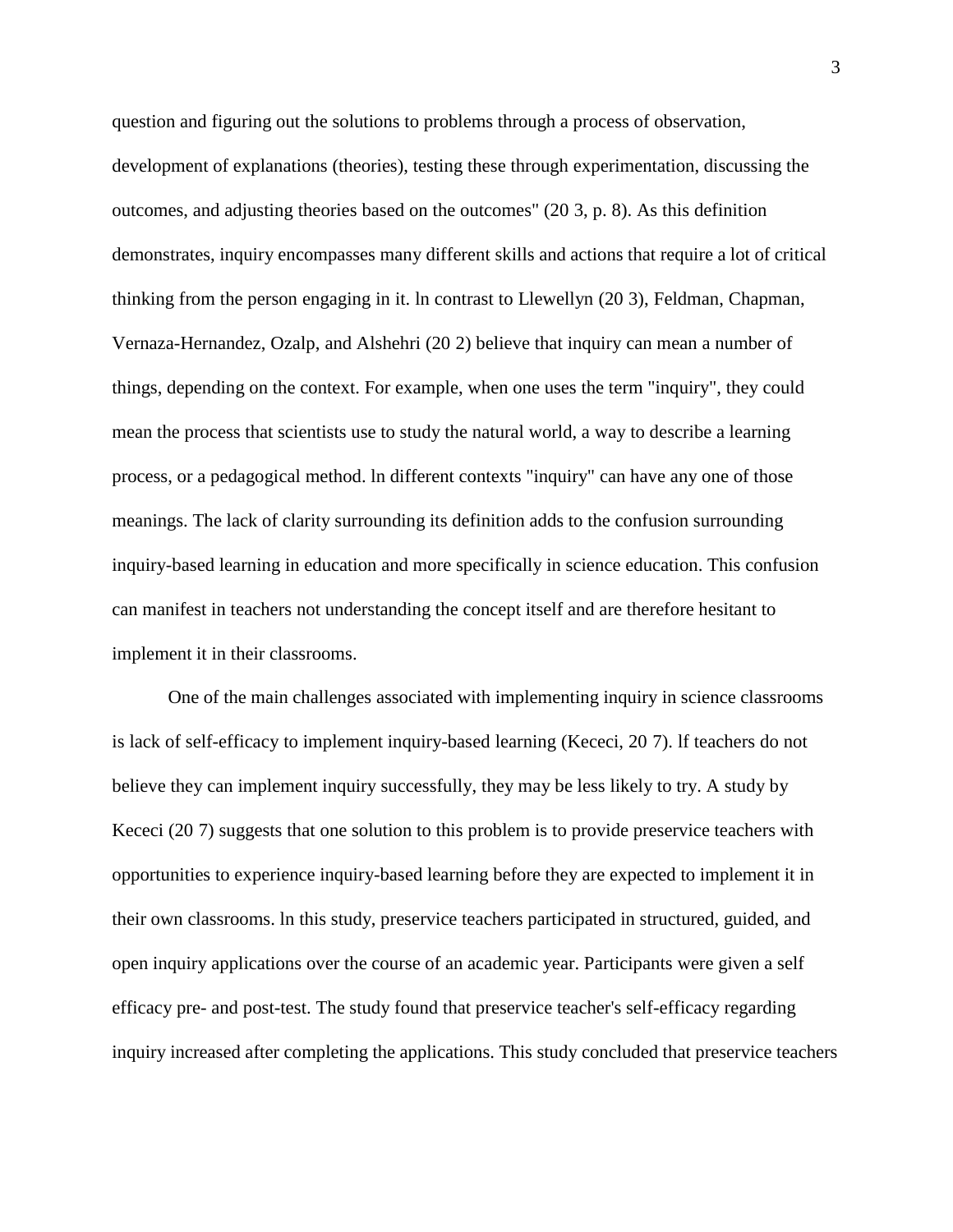should participate in inquiry during their training because it helps them develop their own inquiry skills, it models for them how they should be teaching, and it increases their science self efficacy.

lnquiry-based learning can also be applied to current science teachers by providing them with professional development that allows them to experience inquiry-based learning activities in order to successfully implement inquiry into their own classroom. De Vries, Schouwenaars, and Stokhof (20 7) claim that one way in-service teachers can achieve this success is by adapting inquiry practices to fit their own needs. The authors continue to describe that inquiry-based learning is a flexible method of instruction and can be adapted to fit any classroom (De Veries et al., 20 7). Therefore, one way to help teachers implement inquiry into their classrooms may be to provide them with flexible inquiry-based learning professional development that allows them to experience inquiry and adapt it for their specific classrooms.

Another major challenge that comes with implementing inquiry into the science classroom is that not all teachers have access to the same amount or quality of supplies. Many inquiry-based learning activities are often hands-on activities which often require supplies that are not commonly found in a traditional school building. Some teachers receive instructional money or may use their department's money to purchase such supplies, but not all teachers have access to money for supplies beyond basic office supplies like pencils and paper. lt is important that teachers are shown how they can do inquiry activities in a cost effective way. Giving teachers access to inquiry activities that students can do with little to no extra supplies could be really beneficial in this situation.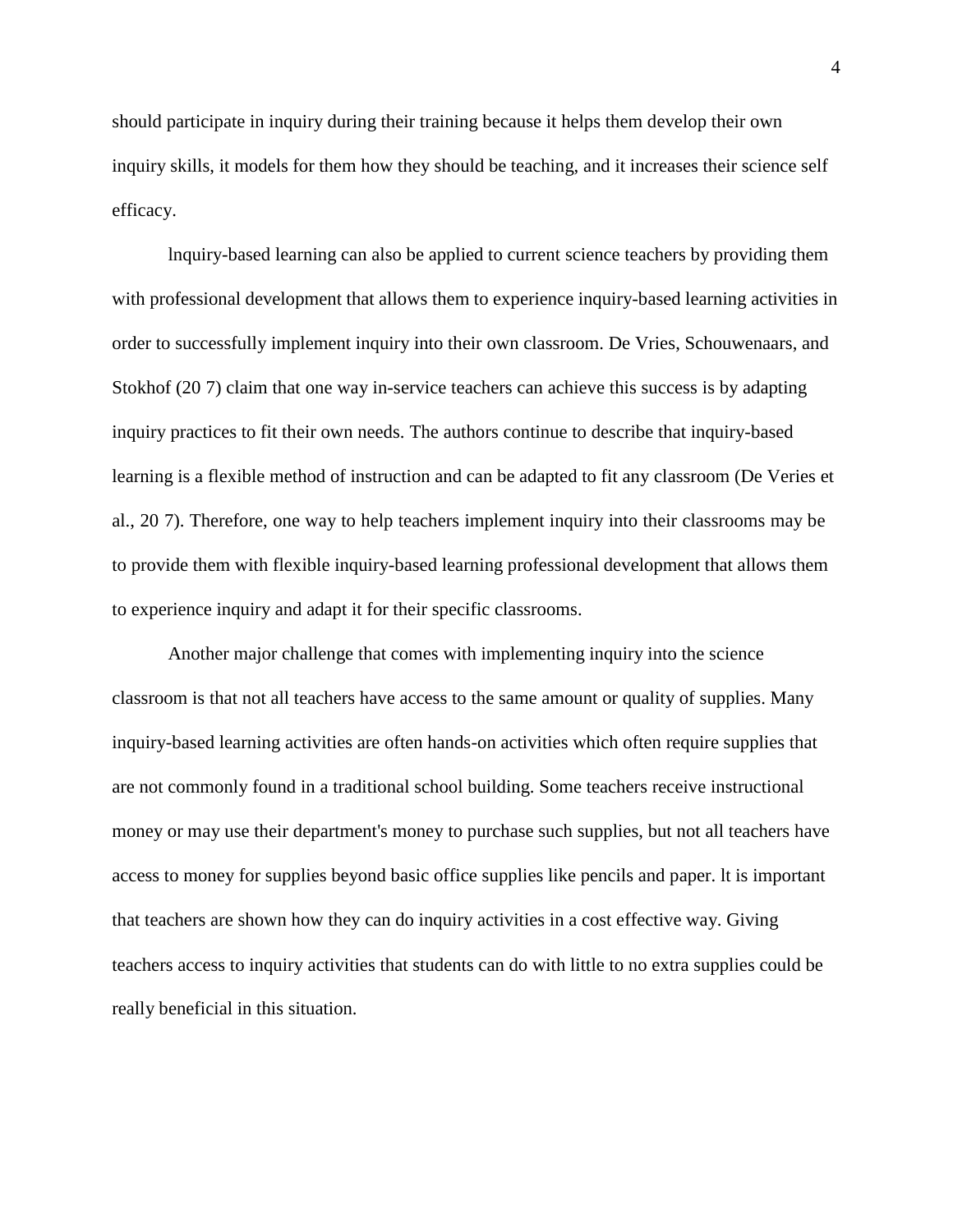#### **Conclusion**

Despite inquiry-based learning being more effective at giving students a deeper understanding of science as a whole, many teachers are not comfortable with this method of instruction (Poon, Tan & Tan, 2009). Because inquiry-based learning involves more interactions with materials and other classmates, there is more to manage in regards to equipment, materials, and the social dynamics of students. This can be difficult for teachers without knowledge of preventative and interaction practices (Poon, et al., 2009). ln addition to classroom management, confusion around what inquiry actually is, teachers lacking self-efficacy, and lack of supplies or materials are possible reasons why many teachers still do not incorporate inquiry-based learning into their classrooms on a regular basis.

lt is important for the United States to find a solution to this problem because taxpayers continue to spend more and more money on education, but are falling behind other nations in scientific proficiency (NCES, 20 9). ln 20 5, the United States spent 35% more per full-time student than the OECD average (NCES, 20 9). Our country falls in the middle of the pack when its students' scores on science proficiency assessments are compared to other countries' students. The research indicates that inquiry-based learning may be part of the solution to this problem due to its ability to not only increase students' self efficacy and how much they enjoy science (Filippi & Agarwal, 20 7) but to also increase students' scientific reasoning competency (Yanto et al., 20 9). School district administrators, school principals, and classroom teachers should promote inquiry-based learning in their science classrooms in order to produce more students who perform competitively when compared to other countries.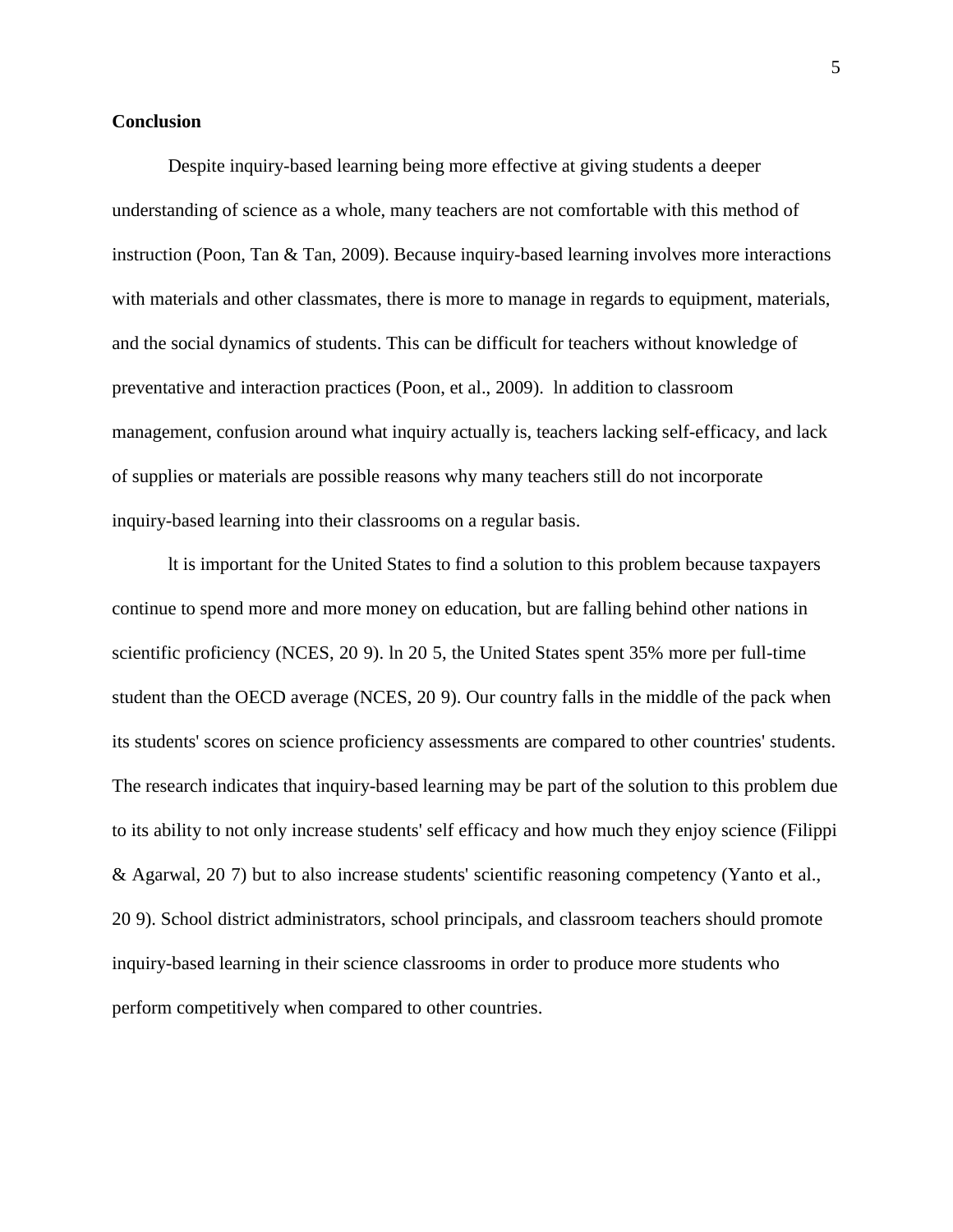#### **References**

- Alake-Tuenter, E., Biemans, H.J.A., Tobi, H., Wals, A.E.J., Oosterheert, l., & Mulder, M. (20 2) lnquiry-based science education competencies of primary school teachers: A literature study and critical review of the American National Science Education Standards, *International Journal of Science Education,* 34( 7), 2609-2640. DOl: 0. 080/09500693.20 2.669076
- De Vries, B., Schouwenaars, l., & Stokhof, H. (20 7). Turning teachers into designers: The case of the ark of inquiry. *Science Education International,* 28(4), 246-257.
- Ellwood, R. & Abrams, E. (20 7). Student's social interaction in inquiry-based science education: How experiences of flow can increase motivation and achievement. *Cultural Studies of Science Education,* 3, 395-427. https://doi.org 0. 007/s 422-0 6-9769-x
- Feldman, A., Chapman, A., Vernaza-Hernandez, V., Ozalp, D., & Alshehri, F. (20 2). lnquiry-based science education as multiple outcome interdisciplinary research and learning (MOlRL). *Science Education International,* 23(4), 328-337.
- Filippi, A. & Agarwal, D. (20 7). Teachers from instructors to designers of inquiry-based science, technology, engineering, and mathematics education: How effective inquiry-based science education implementation can result in innovative teachers and students. *Science Education International,* 28(4), 258-270.
- Heindl, M. (20 9). lnquiry-based learning and the pre-requisite for its use in science at school: A meta-analysis. *Journal of Pedagogical Research,* 3(2), 52-6 . <http://dx.doi.org/> 0.33902/JPR.20 9254 60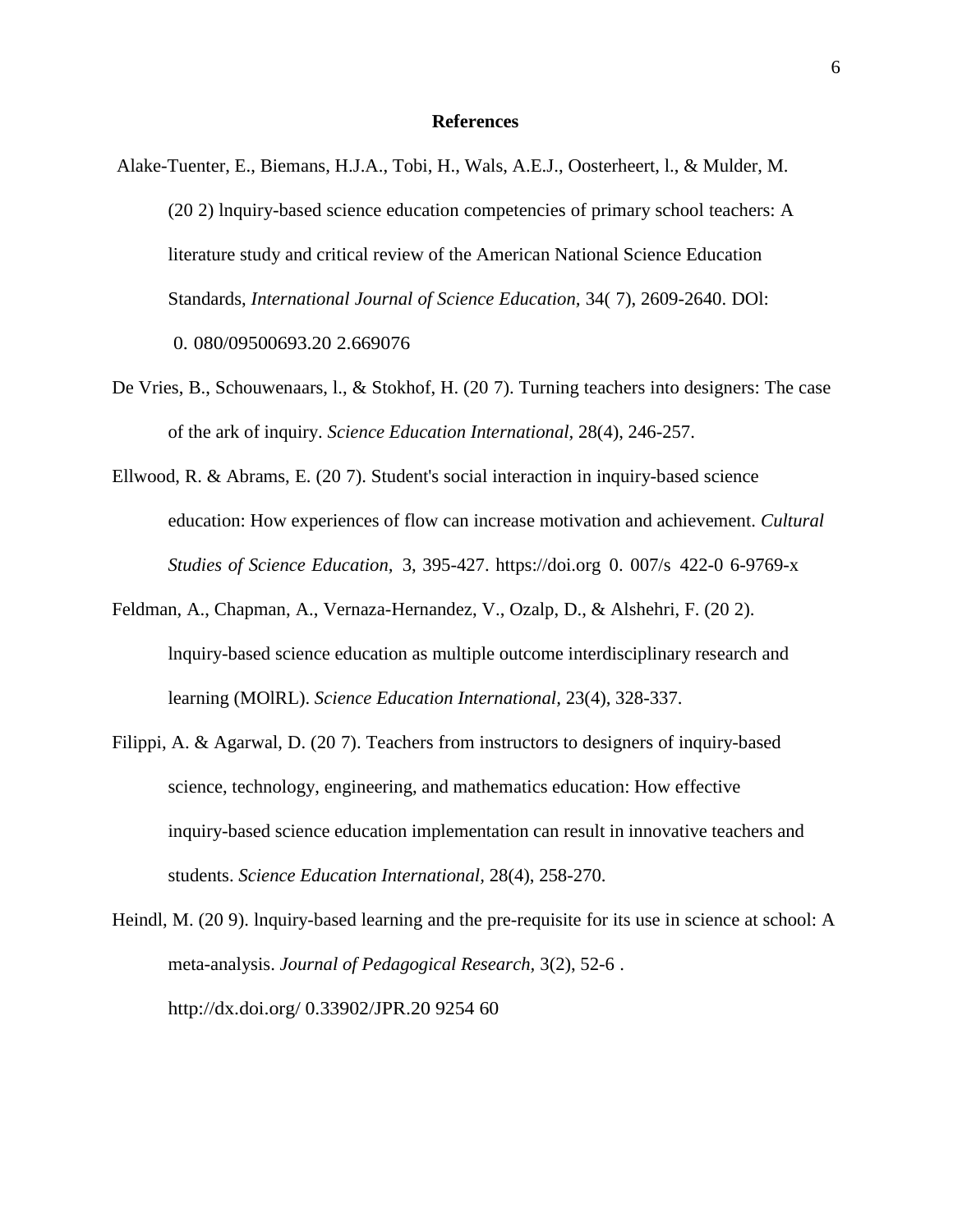Kececi, G. (20 7). lmplementing inquiry gradually with preservice science teachers as students. *Universal Journal of Educational Research,* 5( 2), 2 60-2 70. DOl:

0. 3 89/ujer.20 7.05 205

Llewellyn, D. (20 3). *Teaching high school science through inquiry and argumentation.* Crowin. London, United Kingdom.

National Center for Education Statistics. (20 9). *Education Expenditures by Country. https://nces.ed.gov/programs/coe/indicator\_cmd.asp*

National Center for Education Statistics. (20 8). *Science.* NAEP. https://nces.ed.gov/nationsreportcard/science/#

- NGSS Lead States. (20 3). Next Generation Science Standards: For States, by States. Washington, DC: The National Academies Press.
- Organization for Economic Cooperation and Development. (20 8). *Student Performance Snapshot.* Programme for lnternational Student Assessment. https:/[/www.oecd.org/pisa/](http://www.oecd.org/pisa/)
- Peters, E. (2006). Connecting inquiry and the nature of science. *The Science Education Review,* 5(2), 37-44.
- Poon, C.L., Tan, D., & Tan, A.L. (2009). Classroom management and inquiry-based learning: Finding the balance. *Science Scope,* 32(9), 8-2 .
- Shah, R.K. (20 9). Effective constructivist teaching learning in the classroom. *International Journal of Education,* 7(4), - 3. https://doi.org/ 0.34293/ education.v7i4.600

Sotiriou, S., Bybee, R.W., & Bogner, F.X. (20 7). Pathways - a case of large-scale implementation of evidence-based practice in scientific inquiry-based science education.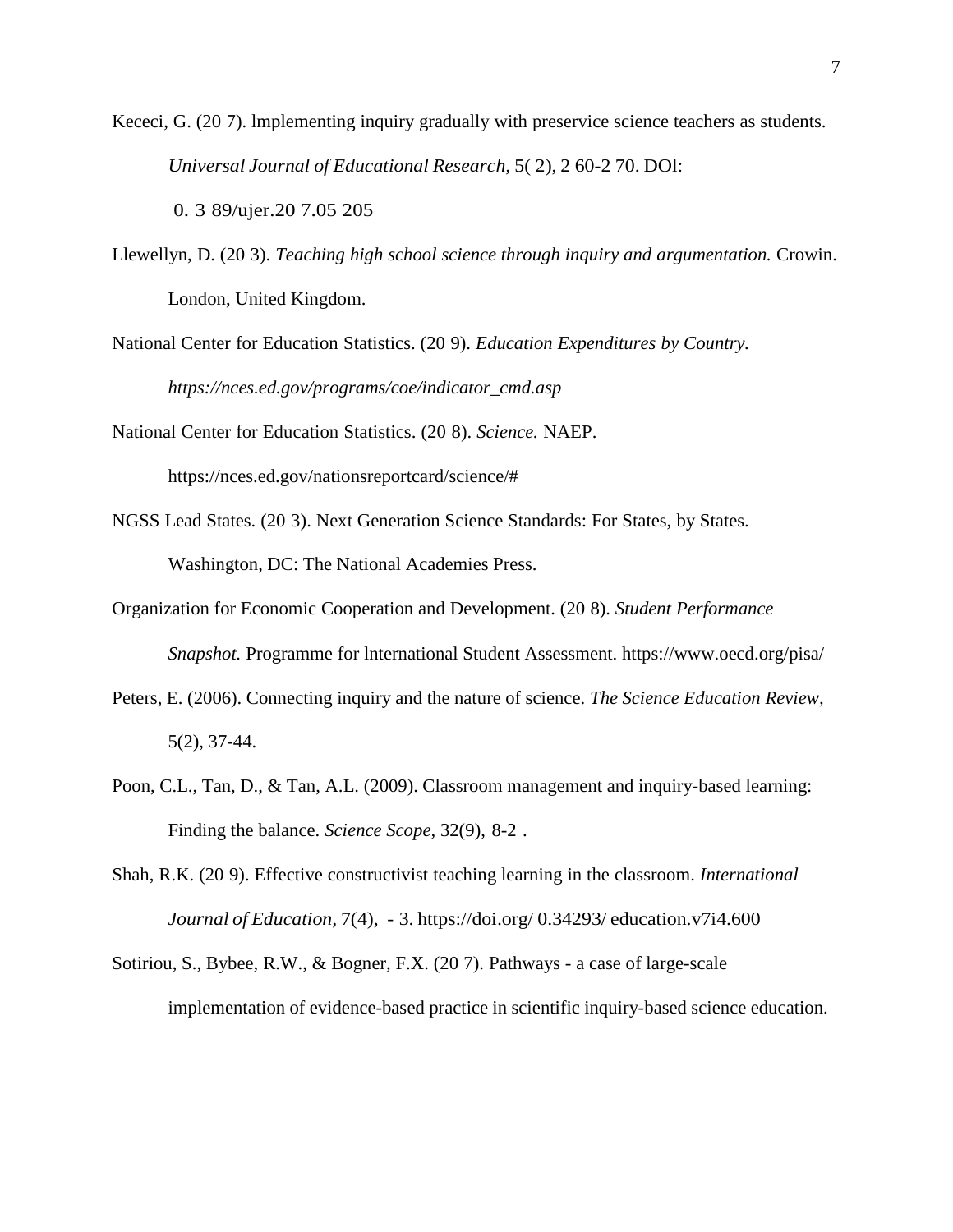*International Journal of Higher Education,* 6(2), 8- 9.

https://doi.org/ 0.5430/ijhe.v6n2p8

- Wenno, H. (20 4). Direct instruction model to increase physical science competence of students as one form of classroom assessment. *International Journal of Evaluation and Research in Education,* 3(3), 69- 74.
- Wilson, C. D., Taylor, J. A., Kowalski, S. M., Carlson, J., & Society for Research on Educational Effectiveness (SREE). (2009). The relative effects of inquiry-based and commonplace science teaching on students' knowledge, reasoning and argumentation about sleep concepts: A randomized control Trial. ln *Society for Research on Educational Effectiveness*. Society for Research on Educational Effectiveness.
- Yanto, B.E., Subali, B., & Suyanto, S. (20 9). lmproving students' scientific reasoning skills through the three levels of inquiry. *International Journal of Instruction,* 2(4), 689-704. https://doi.org/ 0.29333/iji.20 9. 2444a
- Zion, M. & Mendelovici, R. (20 2). Moving from structured to open inquiry: Challenges and limits. *Science Education International,* 23(4), 383-399.